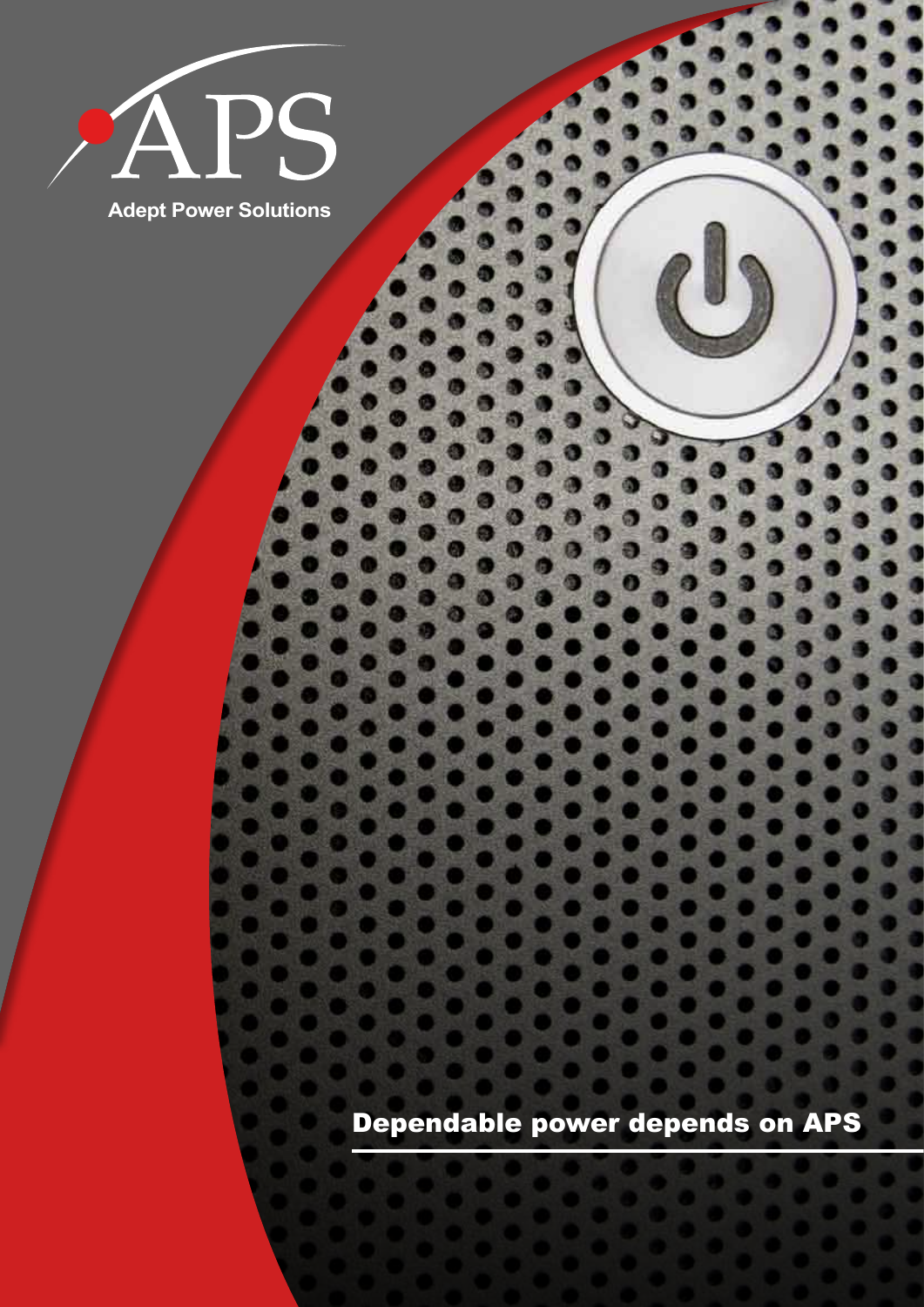# Uninterruptible Power Supplies

# Adept Power Solutions



#### Adept Power Solutions

- **Uninterruptible Power Supplies** (UPS)
- **B** Generators
- Electrical Installations
- 24/7 Maintenance Cover
- **Battery Testing & Replacement**
- **Service, Maintenance & Repair**



As a power protection specialist, we deal with most of the major UPS manufacturers.

**SOCOMEC** 

**ff** Quality products & innovation *ensures continuous electrical power supply* 

# **Priello** ups

**ff** Award winning uninterruptible *power supplies & power protection systems* 

# **CHLORIDE**

**ff** Excellent products *designed to give customers optimum solutions* 



**ff** High performance products *for critical IT & industrial*  **equipment** 

**1 2**

Dependable power depends on APS

**As an industry renowned power protection specialist, we have the experience and resources to cater for all standby power requirements within the IT, Telecoms, Retail, Industrial and Financial market sectors.**

With our extensive knowledge of uninterruptible power supplies (UPS), diesel generators, UPS bypass switches, UPS batteries, UPS & Generator maintenance and installation, we are confident we can provide a solution to suit your every power protection need.

- **ISO 9001**
- ISO 14001
- Safe Contractor
- Socomec Distributor
- Chloride Value Added Reseller
- Riello Reseller
- Meta System Reseller

## Call us today: +44 (0)1264 351425 Visit us at: www.adeptpower.co.uk

As a total solutions provider, APS can supply you with the highest quality and most cost effective power protection systems available in the world today and all solutions are tailored to your precise requirements. In today's mission critical business world we aim to ensure our UPS solutions are reliable, flexible and the most advanced in the market place.

All this is combined with superb customer service and a commitment to 'value for money'.

In addition we design and build our own range of LV switchgear and UPS input/output boards and provide a wide range of comprehensive services such as UPS commissioning & decommissioning, UPS repairs and free site surveys.

Adept Power Solutions continues to provide our customers, suppliers and members of staff with a professional environment in which to conduct business. By enhancing potential and team work we aim to guarantee our commitment. This approach is reflected in the accreditations we have earned.

#### **Company Accreditations:**

#### **Our expertise ensures we supply our clients with the latest in uninterruptible power supply (UPS) technology from a wide range of manufacturers.**

By maintaining our independence, it allows us to offer an unbiased UPS solution that is tailored to your specific needs, every single time. Whether you require a small plug and play UPS or a more comprehensive redundant UPS for a mission critical Data Centre facility, we can help you with all aspects of your UPS needs.

The design, supply, installation and maintenance of your UPS is our specialty. We strive to be at the cutting edge of advanced UPS technology to ensure you receive the most reliable and cost effective solution possible today.

We also specialize in UPS software that can be installed to help integrate the UPS into your network, ensuring that the network administrator is kept up to date with the UPS performance and any issues that may arise.

The UPS software can also be configured to provide an efficient, unattended shutdown of your server operating systems in the event of a sustained mains power outage.







# **Suppliers**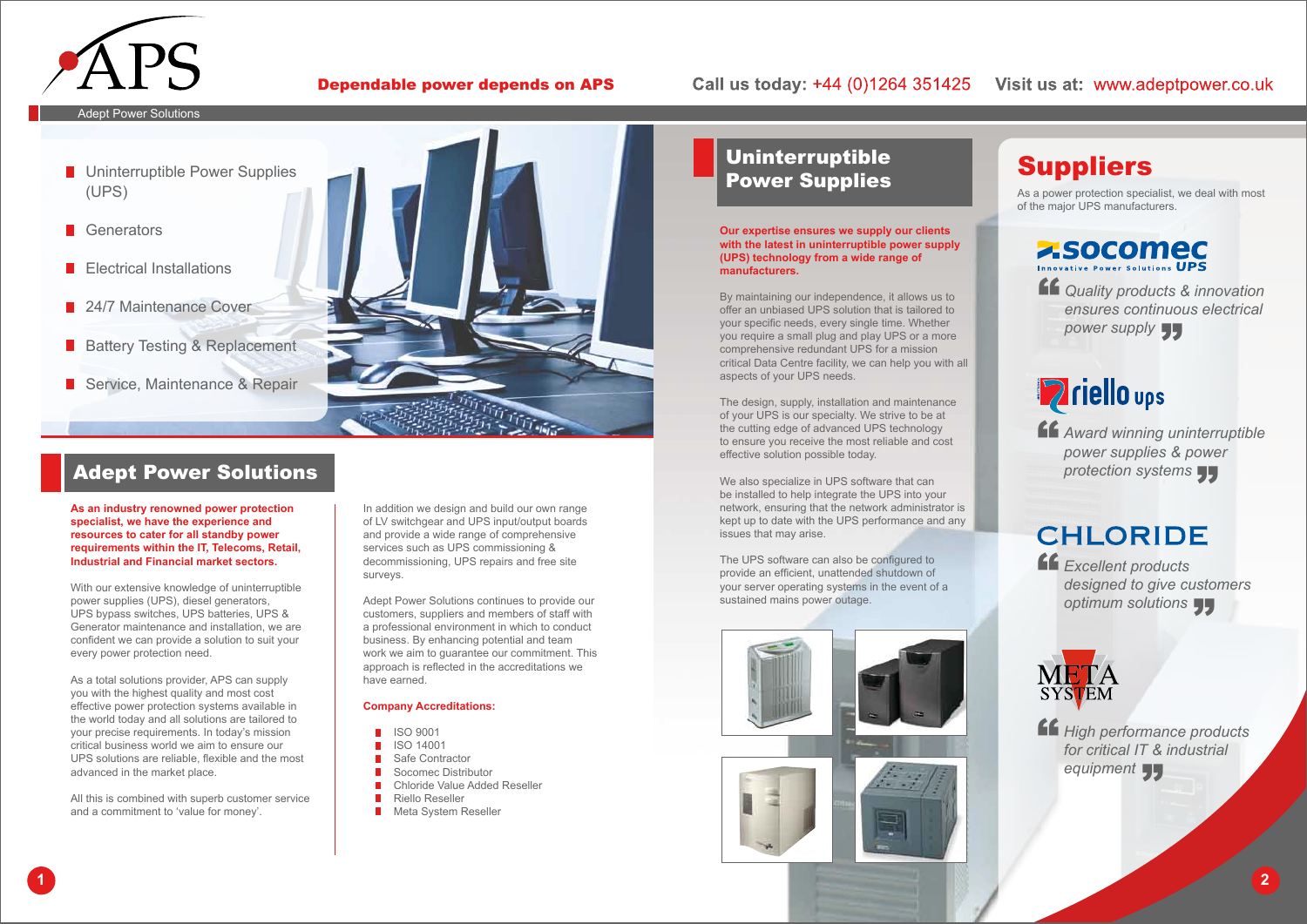







### Dependable power depends on APS

# Call us today: +44 (0)1264 351425 Visit us at: www.adeptpower.co.uk

**The battery component of a UPS is the lifeblood of a standby power system and it's essential that your system integrity is maintained at all times. Once your UPS batteries have been identified as requiring replacement, corrective action should be taken immediately in order to maintain the resilience of your business critical operations.**

- Acoustic and weatherproof enclosures
- Automatic mains failure panels
- Parallel operation with local mains supply
- Remote monitoring
- Full delivery, installation and commissioning
- Extended fuel tanks
- **Emergency fuel fill services**

At APS we offer a comprehensive range of battery services, including UPS battery replacement, onsite battery builds, impedance testing and load discharge testing to assess battery capacity. All tests are in accordance with IEEE standards.

Working closely with Adept Power Solutions will ensure that your UPS batteries are kept in excellent condition and will help to ensure peace of mind for your mission critical systems.





**We supply a comprehensive range of diesel generators either as standalone systems or as part of a complete turnkey solution. Our professional recommendation is to provide diesel generators in conjunction with a UPS, as this provides the ultimate resilience for your mission critical systems.**

We can provide plug and play or hard wired units depending on your systems specification and assist with installation. Whether you require an automatic rack mount unit or a hard wired wall mounted system we can ensure your UPS can be isolated with the perfect solution.

- **Available for single and three phase UPS** systems
- **Single or dual input power supplies**
- $\blacksquare$  Fully customisable to your specific needs
- **Manufactured in-house to the highest** standards

# **Batteries**

Options available for diesel generator solutions include;

**Our range of external UPS bypass switches, manufactured in-house, have been designed to allow isolation of UPS standby systems for routine servicing, repair or removal without disrupting power to the critical load.**

Built to the highest standards using proven components, the APS designed UPS bypass switches are available for single and three phase UPS systems with single or dual input power supplies.

The UPS bypass switch panels can be customised and tailored to specific requirements including the incorporation of distribution boards within the same enclosures.

#### **Bypass Switches:**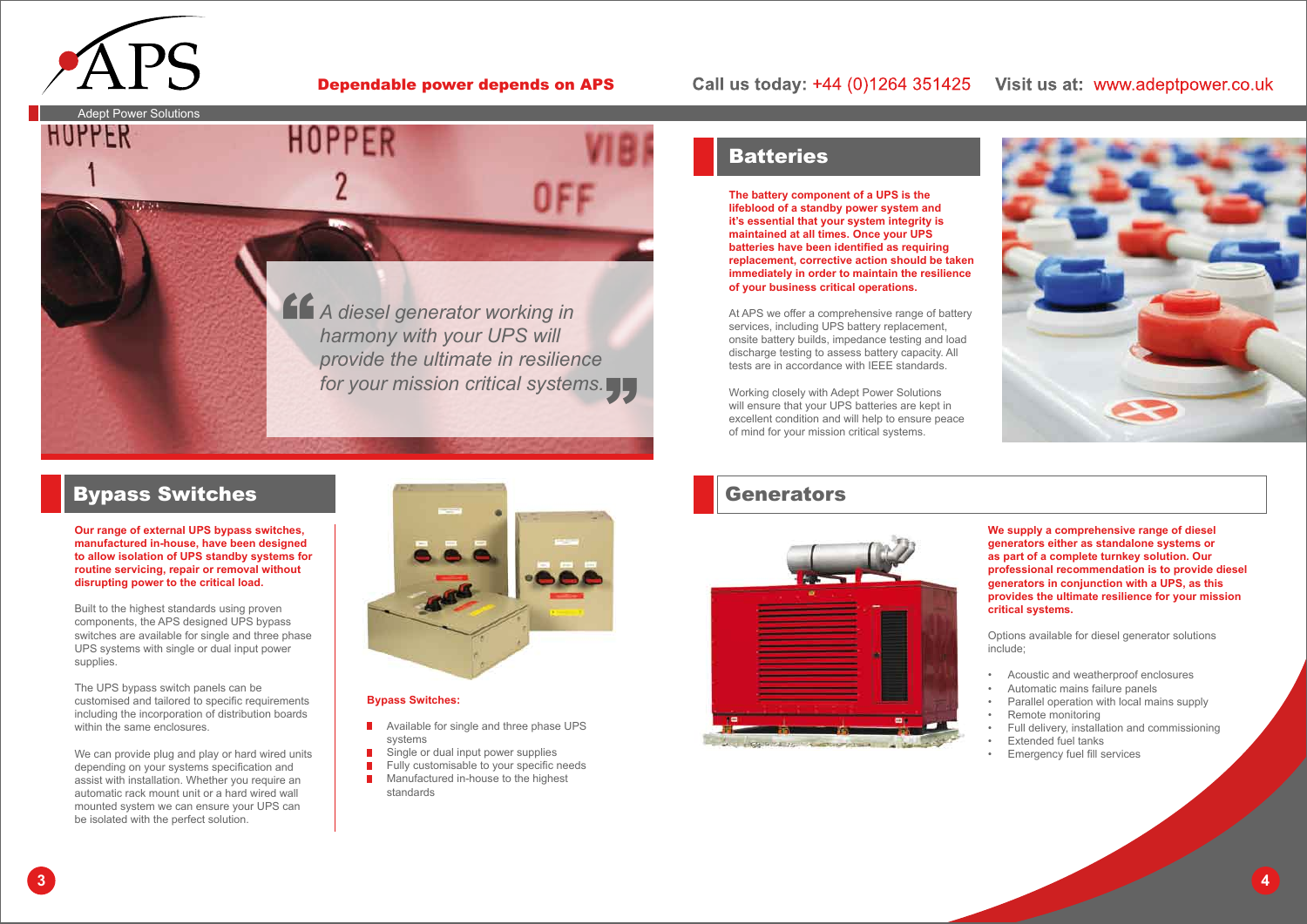# UPS & Generator Maintenance

# Electrical Installations



Our Electrical Services Include:

- **Electrical design**
- **Installation**
- **Testing**
- **Full schematics and schedules**
- **Completion certificates**



- • Cost effective
- **Design layouts with no size limitations**
- Fast and clean installation
- Fire resistant
- Flexible design: modular computer rooms can be located indoors or outdoors
- • High mechanical strength
- Modular design enables easy future expansion
- • Physical security: protection against theft and vandalism
- • Pre-finished surfaces eliminate dust risks from plasterboard and similar materials
- Rodent proof
- Water and dust proof

### Features and Benefits;

# Secure Data Rooms



Adept Power Solutions

### Dependable power depends on APS

## Call us today: +44 (0)1264 351425 Visit us at: www.adeptpower.co.uk

**Installing an Uninterruptible Power Supplies is an excellent way to protect your mission critical systems. However, it is no guarantee of continual power as UPS & Generator components can fail if they not properly maintained to a high standard. A planned program of UPS & Generator maintenance should always be considered as an essential part of any standby power protection system.**

As part of our proactive approach to ensuring system reliability and risk reduction, UPS maintenance plans provide peace of mind. Knowing that your systems are working as designed will provide you with added confidence in your infrastructure. In addition, 24 hour telephone support is provided as standard. In the event of a fault, a fully qualified and highly trained engineer will attend site within a specified time period to rectify the problem as quickly as possible.

At APS we believe it's essential to provide a wide range of UPS maintenance packages, all of which can be tailored to your specific requirements. Our factory trained engineers are available 24 hours a day, 7 days a week. Whether you require a next day service or specified response time, APS can provide the maintenance support to suit your business needs.

### **Our industry leading maintenance packages include:**

- 24 hour cover 365 days a year
- Environmental checks
- Electro-mechanical checks
- UPS functional testing
- Battery Assessment
- Provision of service sheets and documentation
- Recommendations for remedial work
- Advice to improve current system setups

#### **At APS, we can provide a full electrical installation service, taking care of all requirements, from initial design through to final electrical testing and certification.**

All our work is carried out to the highest standards and in full compliance with statutory regulations, regardless of the size of the project.

We aim to provide a professional service at a cost effective price. Alternatively, we can supply a full support package to those clients who choose to carryout their own electrical works.

**Our modular designed computer and data rooms provide a secure and cost effective environment for mission critical servers, data storage silos, disaster recovery sites and many other vital network and hardware applications. They feature fully shielded modular environments and provide protection for vital hardware against a wide range of physical threats such as, fire, dust and water.**

The elimination of these dangerous physical threats is absolutely essential and as such, provides the basis on which our secure data rooms are designed. The modular system provides great flexibility and allows virtually any available space to be professionally converted to a secure environment. As well as protection from smoke, water, theft, heat, dust and other hazardous contaminants, APS can also provide full electrical installations, uninterruptible power supplies, diesel generators, air conditioning solutions and fire suppression systems.

Options can even include a wide choice of protection levels for forced attack, explosions or blasts. You can choose standard levels of protection or Government rated SEAP II or III.